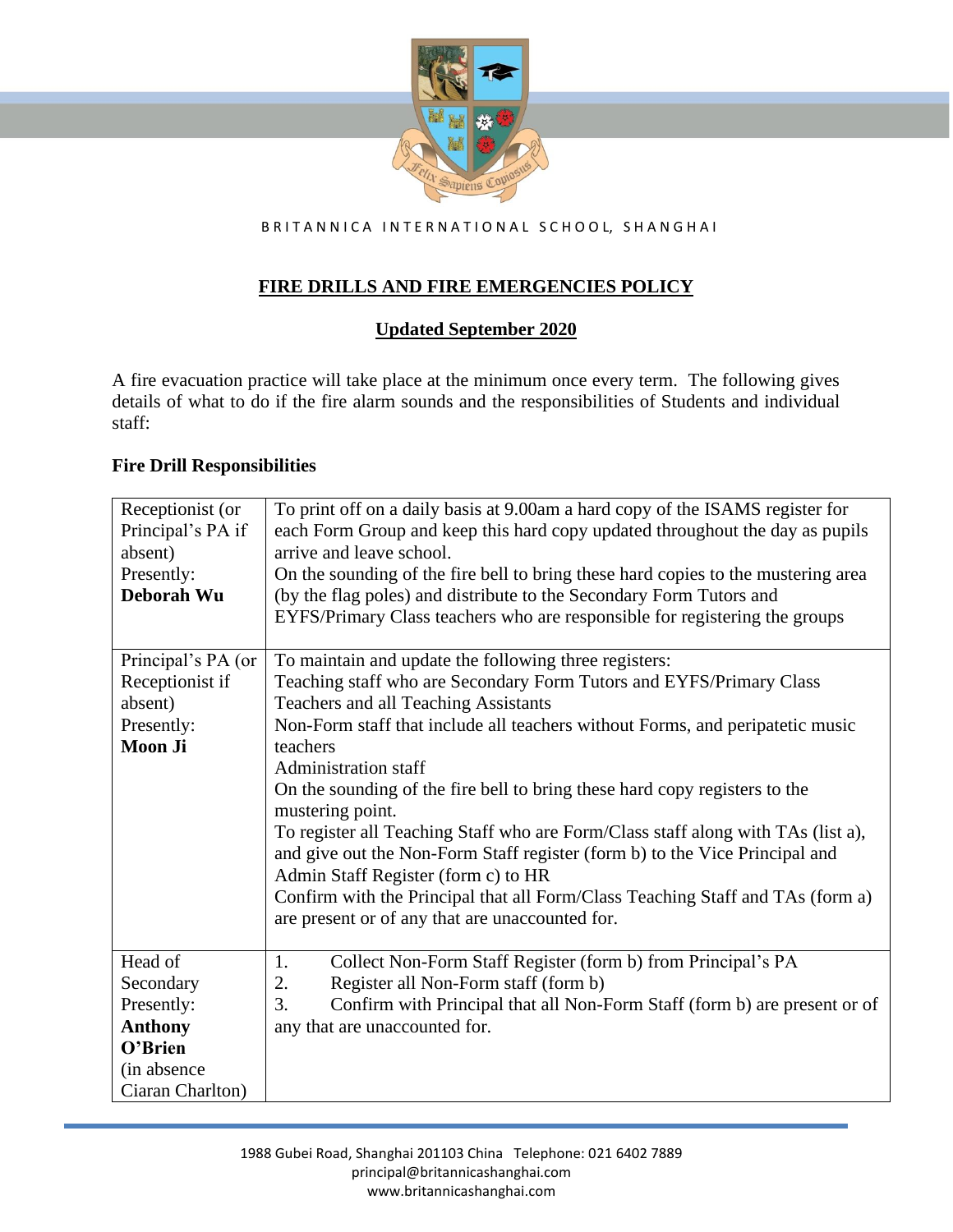| Presently:<br><b>Vicki Geng</b><br>(in absence<br>Wilton Tang)<br>for.<br>Head of HR:<br>Presently:<br><b>Catherine</b><br><b>Huang</b><br>(In absence Tony<br>Huang)<br>Site Manager<br>Presently:<br><b>Alex Xue</b><br>received.<br>(in absence Amy<br>Pan)<br><b>Security Guards</b><br>Principal | visitors' Signing in Book from the Guard House.<br>Register visitors.<br>Confirm with Principal that all visitors are present or of any that are unaccounted<br>Collect Admin Staff Register (form c) from Principal's PA in mustering area.<br>Register Administration staff<br>Collect feedback from Head of Sleto and Head Cleaner who will maintain their<br>own staff register.<br>Confirm with Principal that all Admin Staff, Canteen Staff and Cleaning staff<br>are present or of any that are unaccounted for.<br>Report to Principal any evidence of fire or other hazard.<br>To monitor the exodus of people from the school building<br>Report to Principal when confirmation that the building has been cleared is<br>Direct the security guards to the below tasks when required. |
|-------------------------------------------------------------------------------------------------------------------------------------------------------------------------------------------------------------------------------------------------------------------------------------------------------|--------------------------------------------------------------------------------------------------------------------------------------------------------------------------------------------------------------------------------------------------------------------------------------------------------------------------------------------------------------------------------------------------------------------------------------------------------------------------------------------------------------------------------------------------------------------------------------------------------------------------------------------------------------------------------------------------------------------------------------------------------------------------------------------------|
|                                                                                                                                                                                                                                                                                                       |                                                                                                                                                                                                                                                                                                                                                                                                                                                                                                                                                                                                                                                                                                                                                                                                  |
|                                                                                                                                                                                                                                                                                                       |                                                                                                                                                                                                                                                                                                                                                                                                                                                                                                                                                                                                                                                                                                                                                                                                  |
|                                                                                                                                                                                                                                                                                                       |                                                                                                                                                                                                                                                                                                                                                                                                                                                                                                                                                                                                                                                                                                                                                                                                  |
|                                                                                                                                                                                                                                                                                                       |                                                                                                                                                                                                                                                                                                                                                                                                                                                                                                                                                                                                                                                                                                                                                                                                  |
|                                                                                                                                                                                                                                                                                                       |                                                                                                                                                                                                                                                                                                                                                                                                                                                                                                                                                                                                                                                                                                                                                                                                  |
|                                                                                                                                                                                                                                                                                                       |                                                                                                                                                                                                                                                                                                                                                                                                                                                                                                                                                                                                                                                                                                                                                                                                  |
|                                                                                                                                                                                                                                                                                                       |                                                                                                                                                                                                                                                                                                                                                                                                                                                                                                                                                                                                                                                                                                                                                                                                  |
|                                                                                                                                                                                                                                                                                                       |                                                                                                                                                                                                                                                                                                                                                                                                                                                                                                                                                                                                                                                                                                                                                                                                  |
|                                                                                                                                                                                                                                                                                                       |                                                                                                                                                                                                                                                                                                                                                                                                                                                                                                                                                                                                                                                                                                                                                                                                  |
|                                                                                                                                                                                                                                                                                                       |                                                                                                                                                                                                                                                                                                                                                                                                                                                                                                                                                                                                                                                                                                                                                                                                  |
|                                                                                                                                                                                                                                                                                                       |                                                                                                                                                                                                                                                                                                                                                                                                                                                                                                                                                                                                                                                                                                                                                                                                  |
|                                                                                                                                                                                                                                                                                                       |                                                                                                                                                                                                                                                                                                                                                                                                                                                                                                                                                                                                                                                                                                                                                                                                  |
|                                                                                                                                                                                                                                                                                                       |                                                                                                                                                                                                                                                                                                                                                                                                                                                                                                                                                                                                                                                                                                                                                                                                  |
|                                                                                                                                                                                                                                                                                                       |                                                                                                                                                                                                                                                                                                                                                                                                                                                                                                                                                                                                                                                                                                                                                                                                  |
|                                                                                                                                                                                                                                                                                                       |                                                                                                                                                                                                                                                                                                                                                                                                                                                                                                                                                                                                                                                                                                                                                                                                  |
|                                                                                                                                                                                                                                                                                                       |                                                                                                                                                                                                                                                                                                                                                                                                                                                                                                                                                                                                                                                                                                                                                                                                  |
|                                                                                                                                                                                                                                                                                                       | When directed, open school gate and ensure that there are no obstructions to                                                                                                                                                                                                                                                                                                                                                                                                                                                                                                                                                                                                                                                                                                                     |
|                                                                                                                                                                                                                                                                                                       | emergency vehicles.                                                                                                                                                                                                                                                                                                                                                                                                                                                                                                                                                                                                                                                                                                                                                                              |
|                                                                                                                                                                                                                                                                                                       | Prevent access to any non-emergency staff to the school site                                                                                                                                                                                                                                                                                                                                                                                                                                                                                                                                                                                                                                                                                                                                     |
|                                                                                                                                                                                                                                                                                                       |                                                                                                                                                                                                                                                                                                                                                                                                                                                                                                                                                                                                                                                                                                                                                                                                  |
|                                                                                                                                                                                                                                                                                                       | Direct operations during the drill                                                                                                                                                                                                                                                                                                                                                                                                                                                                                                                                                                                                                                                                                                                                                               |
|                                                                                                                                                                                                                                                                                                       | Follow the checklist to ensure full evacuation has taken place.                                                                                                                                                                                                                                                                                                                                                                                                                                                                                                                                                                                                                                                                                                                                  |
|                                                                                                                                                                                                                                                                                                       | Time the evacuation and collectively identify with staff evacuation issues and                                                                                                                                                                                                                                                                                                                                                                                                                                                                                                                                                                                                                                                                                                                   |
|                                                                                                                                                                                                                                                                                                       | determine improvements.                                                                                                                                                                                                                                                                                                                                                                                                                                                                                                                                                                                                                                                                                                                                                                          |
|                                                                                                                                                                                                                                                                                                       | Liaise with Site Manager in regard to absent staff and emergency services                                                                                                                                                                                                                                                                                                                                                                                                                                                                                                                                                                                                                                                                                                                        |
| <b>Form Teachers</b>                                                                                                                                                                                                                                                                                  | Collect Form Registers from Receptionist at mustering area.                                                                                                                                                                                                                                                                                                                                                                                                                                                                                                                                                                                                                                                                                                                                      |
|                                                                                                                                                                                                                                                                                                       | <b>Register Pupils</b>                                                                                                                                                                                                                                                                                                                                                                                                                                                                                                                                                                                                                                                                                                                                                                           |
|                                                                                                                                                                                                                                                                                                       | Confirm with Principal that all students are present and of any absentees by                                                                                                                                                                                                                                                                                                                                                                                                                                                                                                                                                                                                                                                                                                                     |
|                                                                                                                                                                                                                                                                                                       | holding up register once all students are accounted for.                                                                                                                                                                                                                                                                                                                                                                                                                                                                                                                                                                                                                                                                                                                                         |
|                                                                                                                                                                                                                                                                                                       |                                                                                                                                                                                                                                                                                                                                                                                                                                                                                                                                                                                                                                                                                                                                                                                                  |
| <b>Head of Sleto</b>                                                                                                                                                                                                                                                                                  | Evacuate all Sleto staff to the mustering area.                                                                                                                                                                                                                                                                                                                                                                                                                                                                                                                                                                                                                                                                                                                                                  |
| (Catering)                                                                                                                                                                                                                                                                                            | Register Sleto staff.                                                                                                                                                                                                                                                                                                                                                                                                                                                                                                                                                                                                                                                                                                                                                                            |
|                                                                                                                                                                                                                                                                                                       | Inform Head of HR that all are present or of any absences.                                                                                                                                                                                                                                                                                                                                                                                                                                                                                                                                                                                                                                                                                                                                       |
|                                                                                                                                                                                                                                                                                                       |                                                                                                                                                                                                                                                                                                                                                                                                                                                                                                                                                                                                                                                                                                                                                                                                  |
| <b>Head Cleaner</b>                                                                                                                                                                                                                                                                                   | Evacuate all cleaning staff to the mustering area.                                                                                                                                                                                                                                                                                                                                                                                                                                                                                                                                                                                                                                                                                                                                               |
|                                                                                                                                                                                                                                                                                                       | Register all cleaning staff.                                                                                                                                                                                                                                                                                                                                                                                                                                                                                                                                                                                                                                                                                                                                                                     |
|                                                                                                                                                                                                                                                                                                       |                                                                                                                                                                                                                                                                                                                                                                                                                                                                                                                                                                                                                                                                                                                                                                                                  |
|                                                                                                                                                                                                                                                                                                       | Collect and wear orange visibility vest                                                                                                                                                                                                                                                                                                                                                                                                                                                                                                                                                                                                                                                                                                                                                          |
| Presently:                                                                                                                                                                                                                                                                                            |                                                                                                                                                                                                                                                                                                                                                                                                                                                                                                                                                                                                                                                                                                                                                                                                  |
| Floor 1 - Katrina                                                                                                                                                                                                                                                                                     |                                                                                                                                                                                                                                                                                                                                                                                                                                                                                                                                                                                                                                                                                                                                                                                                  |
| Guide personnel to exit points if necessary<br><b>Zhang</b>                                                                                                                                                                                                                                           | Check all rooms on floor to ensure complete evacuation and ensure all room<br>doors are closed                                                                                                                                                                                                                                                                                                                                                                                                                                                                                                                                                                                                                                                                                                   |
| <b>Floor Sweeps</b>                                                                                                                                                                                                                                                                                   | Inform Head of HR that all are present or of any absences.                                                                                                                                                                                                                                                                                                                                                                                                                                                                                                                                                                                                                                                                                                                                       |